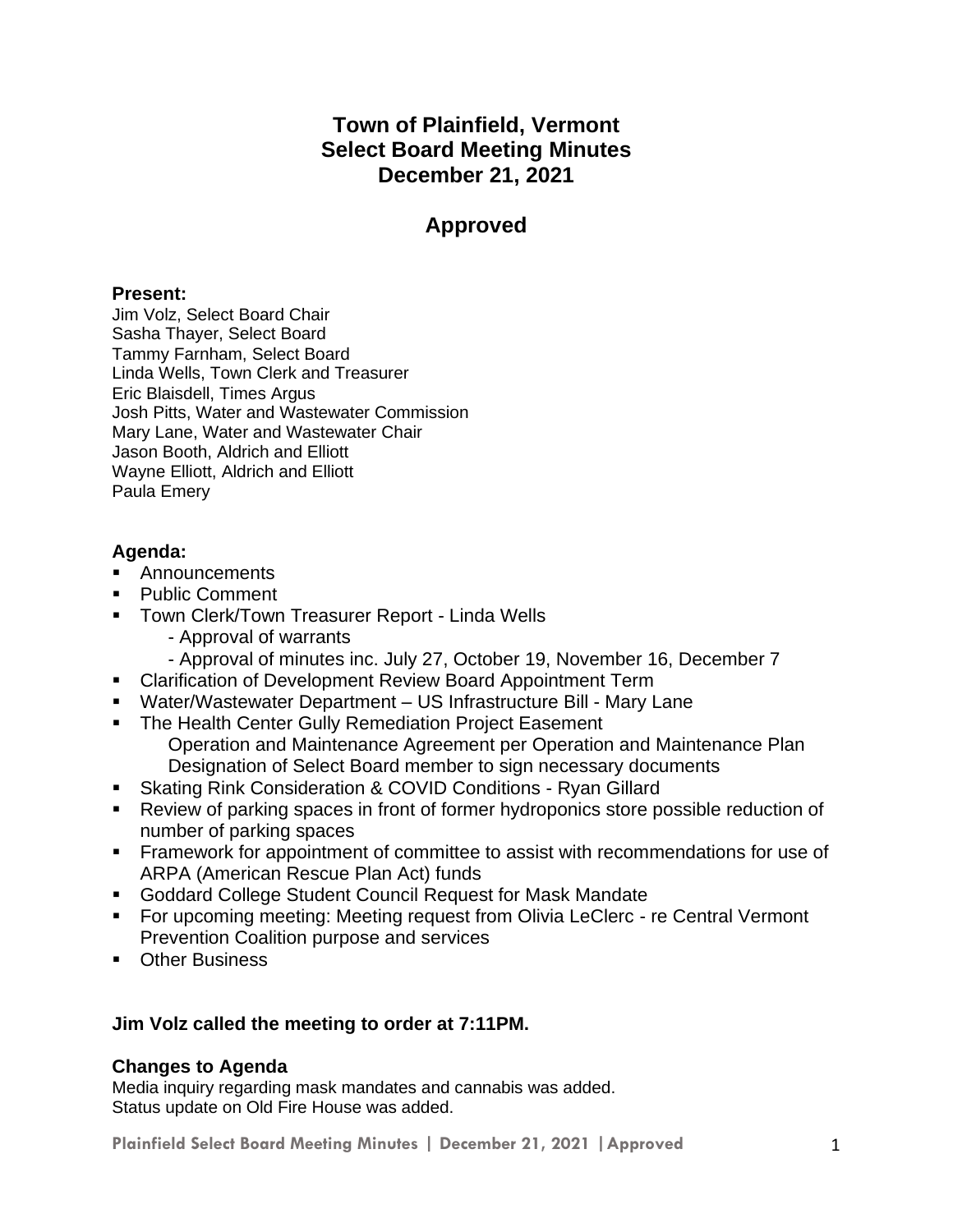Alice Merrill letter review and Pedestrian Bridge Update was added.

#### **Announcements**

There were no announcements.

## **Public Comment**

Paula Emery announced that no one has plowed Main Street along the curbs.

## **Town Clerk/Town Treasurer Report - Linda Wells**

Approval of Warrants

Wells requested approval for accounts payable warrants for December 8 and 13, and payroll warrants for December 12, 10, and 17. **Farnham moved to approve the warrants and the motion passed unanimously.**

Approval of Minutes: July 27, October 19, November 16, December 7 **Thayer moved to approve December 7 minutes. Farnham requested changes to December 7 minutes. The motion did not pass.**

**Clarification of Development Review Board Appointment Term Thayer moved to clarify that Mary Niebling's term on the Development Review Board will end on April 30, 2023. The motion passed unanimously.**

## **Update on Old Fire House**

Volz reported that he spoke with Suzanne Jamele about the legality of removing the Old Fire House building and learned that removing it for safety reasons is legal, while anticipatory demolition is not legal.

Thayer requested clarification about the cost of \$7,500 for demolition and Farnham confirmed that this was agreed upon with Southgate. Volz suggested that Ty Walker could also take it down for \$4,000 and there was discussion about who, how and when the building could be removed.

Farnham agreed to ask Southgate to meet with the Select Board (SB) on December 29 to discuss and come to a decision.

Farnham also requested that any changes to the Letter of Intent for Southgate be emailed to her ASAP so that she can have it ready for the  $29<sup>th</sup>$ .

## **Water/Wastewater Department – US Infrastructure Bill Funds - Mary Lane**

Mary Lane, Chair of the Water and Wastewater Commission (WWC), introduced Wayne Elliott and Jason Booth, of Aldrich and Elliott Water Resource Engineers. She explained that the commission has been working with Aldrich and Elliott for years and that the firm is excellent about proactively providing information about resources for town projects.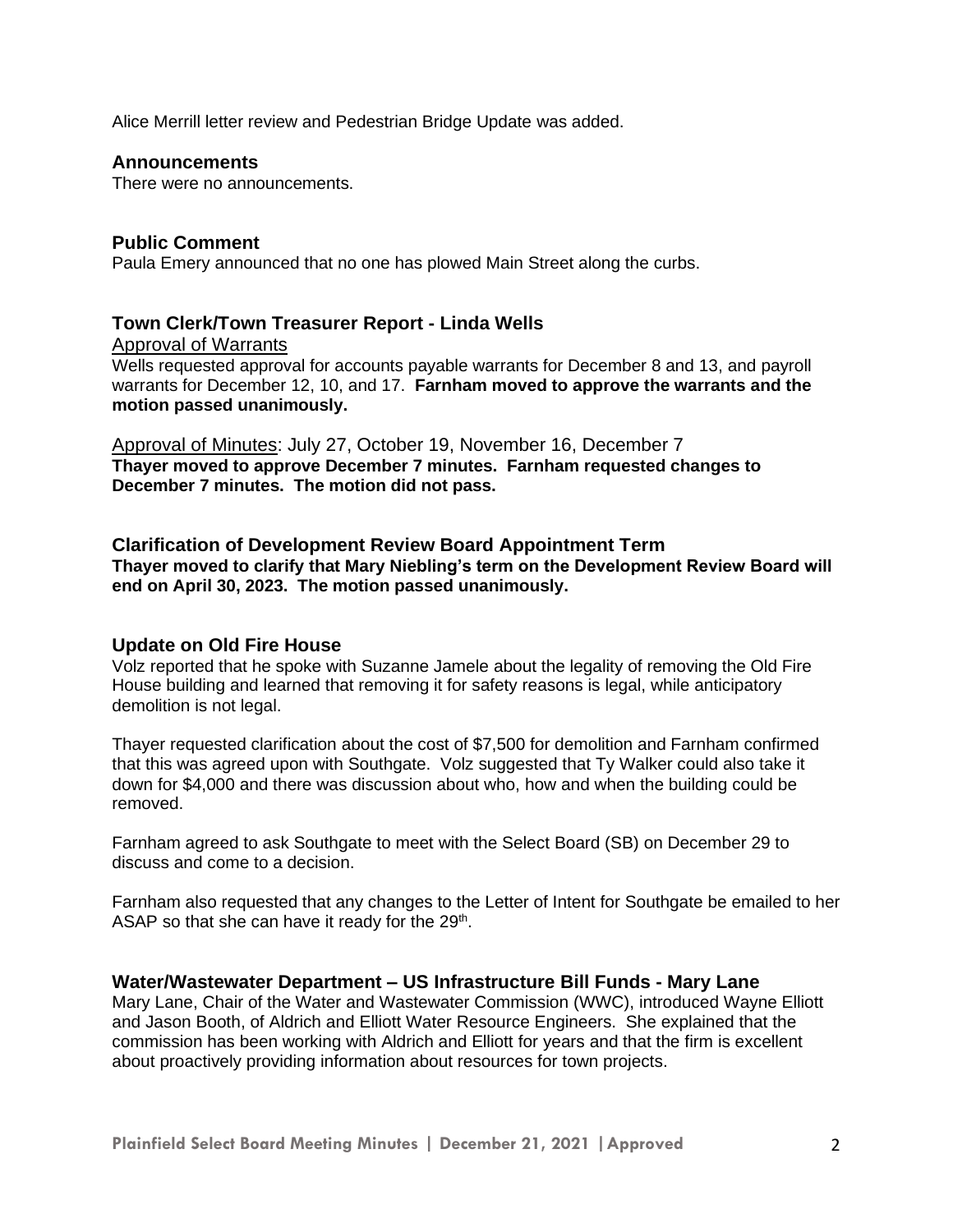Elliott explained that they estimate that Plainfield will receive about \$375,000 in ARPA funding and that water and wastewater projects are eligible. These funds can cover the cost of the replacement of water and wastewater lines in the Route 2 Intersection project, and that it will also be possible to use funding from the federal infrastructure bill for that project. Federal funding through the Clean Water and Safe Drinking Water Acts are also available but their use requires a bond vote.

Booth added that there is a timeframe for committing to the funds, which must be kept in mind. He warned about awareness of the timeline because the funds need to be committed in 2024.

Elliott added that Plainfield's Water and Wastewater Commission has been very proactive in planning infrastructure investments for the town.

Lane referenced the Water and Wastewater Commission's Asset Management Plan, which has been in place for many years. The next big item in that plan is to run water and wastewater lines from School Street to Bunker Hill. After that, they plan to run lines some distance up the Lower Road.

Farnham clarified that if projects are ready to roll they may be able to access the funding sooner. Booth responded by noting that the projects have to be "shovel ready" and that neither of the projects are yet shovel ready. He suggested that A&E can work with the WWC to get them going sooner.

Elliott stated that ARPA and Infrastructure funds are different pots of money. The next step is for Aldrich and Elliott to continue to work with the WWC to align the projects with funding.

Lane asked if the WWC will be able to take a seat on the ARPA committee and Farnham said that they would likely be in more of an informational/resource to the committee.

# **The Health Center Gully Remediation Project Easement**

#### **Operation and Maintenance Agreement per Operation and Maintenance Plan Designation of Select Board member to sign necessary documents**

Thayer distributed copies of the Memorandum of Understanding and Easement Deeds to SB members for clarity. **No action was requested.** Farnham pointed out that the maintenance terms were different in the written contract than as explained by Christian Meyer (Central Vermont Regional Planning Commission) at the last meeting. She requested that Thayer speak with Mike Nolan about the role of the Road Crew in meeting the requirements of the project.

## **Review of parking spaces in front of former hydroponics store authorized by Select Board and possible reduction of number of parking spaces**

Farnham reported that she spoke with the land owner, who had not received Volz's email asking him to meet with the SB on 12-21-21. **Farnham will re-send the email and include Volz and Thayer. The land owner agreed to set up a date to discuss the parking with the SB.**

Thayer reviewed with the Board findings of research done by Linda Wells, particularly noting a 2007 Zoning Board of Adjustment (ZBA) decision where mention was made of a plan that showed a history of six parking spaces next to the building and two next to the retaining wall. The ZBA never gave permission or granted the parking spots, nor were they asked to do so.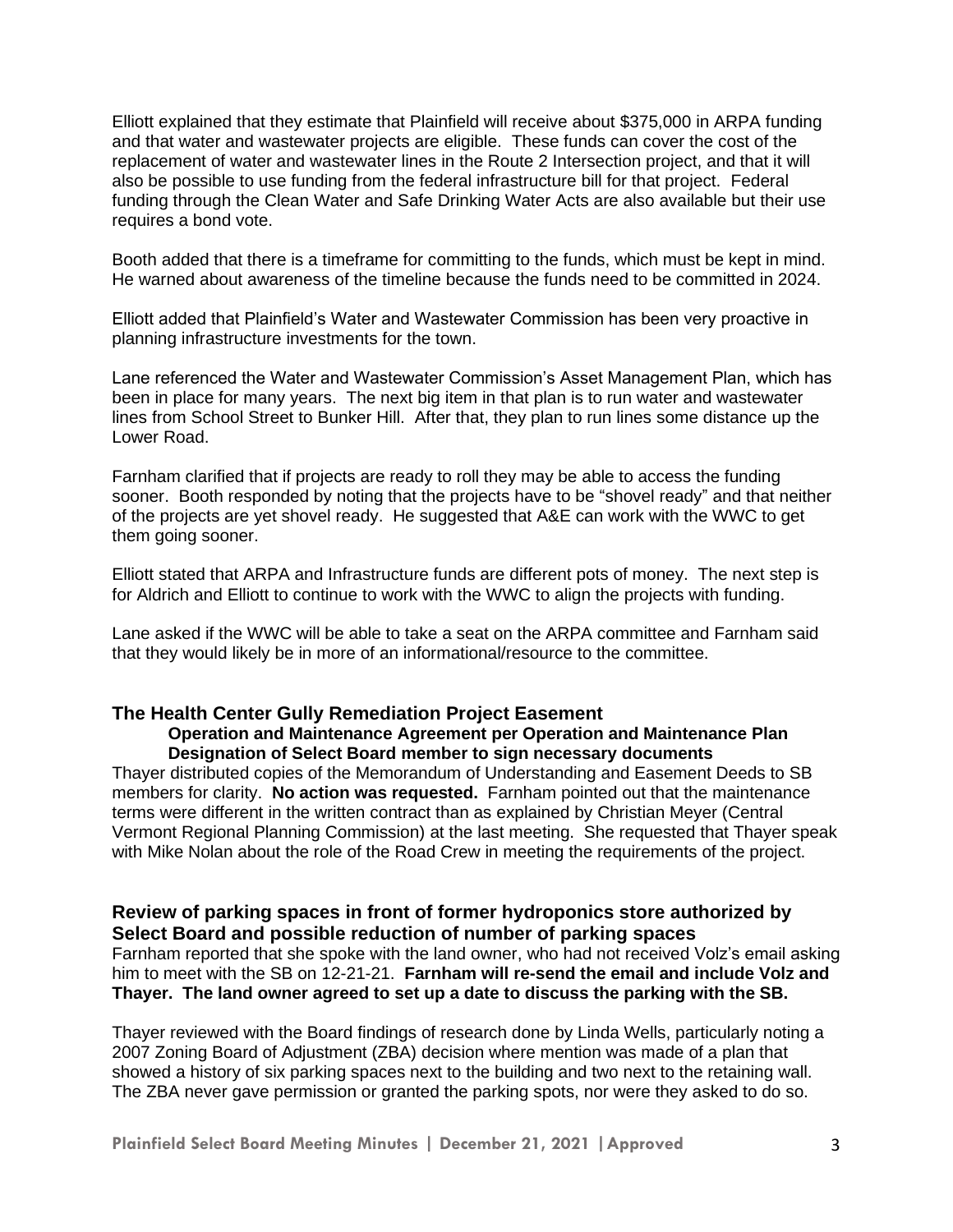Thayer reported that she emailed copies of related documents to Select Board members earlier in the day, and noted that there is a possibility of finding more historical evidence supporting the town's position on parking spaces in front of the building.

Volz reiterated that if the land owner thinks he has a certain number of parking spaces which the town is preventing him from using, he should come forward with documentation to prove his point. Volz clarified that he does not think that the SB has the burden of proof in this situation.

Thayer noted that she also sent SB members some Plainfield Historic District information related to the building in question and the Old Fire House.

#### **This item will be included in the agenda of a future Select Board meeting. No date was determined. Thayer will email materials to SB members for review.**

#### **Skating Rink Consideration & COVID Conditions - Ryan Gillard**

Gillard was not present. The SB discussed masking at the ice rink. Farnham asked how the ice rink is different from the remainder of the Recreation Field, which does not have mask requirements or signage about Covid. **The item was moved to the January 4 agenda**. Volz asked if a mask mandate should be put on the agenda for the next meeting. Thayer requested that it be referred to as a covid protocol rather than a mask mandate.

Farnham stated that the guidelines and protocols are the same regardless of the use of the Recreation Field – that ice skating is no different from soccer, so if you don't require a mask for soccer you can't require on for ice skating. She suggested that the answer to the Recreation Committee's request to put the ice rink up should be that they should come to the next meeting for a discussion of covid protocol.

#### **Farnham moved to approve allowing the Rec Committee to set up the ice rink. Thayer opposed; Volz opposed. The motion failed.**

## **Framework for Appointment of Committee to Assist with Recommendations for Use of ARPA (American Rescue Plan Act) Funds**

The SB discussed criteria for committee membership. **Thayer will create a draft and circulate it to SB members for discussion at the January 4 meeting.**

#### **Goddard College Student Council Request for a Mask Mandate**

There was no one present from Goddard, so the item was moved to January 4.

#### **Funding for Main Street Bridge Repairs – Letter Review**

Farnham updated the SB on the Pedestrian Bridge status. Daniels Co. anticipates returning the bridge to two lanes by the end of the week. Daniels Co. has to do two more pours and are hoping to complete them this week. After they complete the pours, they will remove their barriers from the bridge and materials from the streets and parking lots, including the traffic lights. They have some material in the parking lot on Route 2 that they will have to leave and that the SB needs to discuss.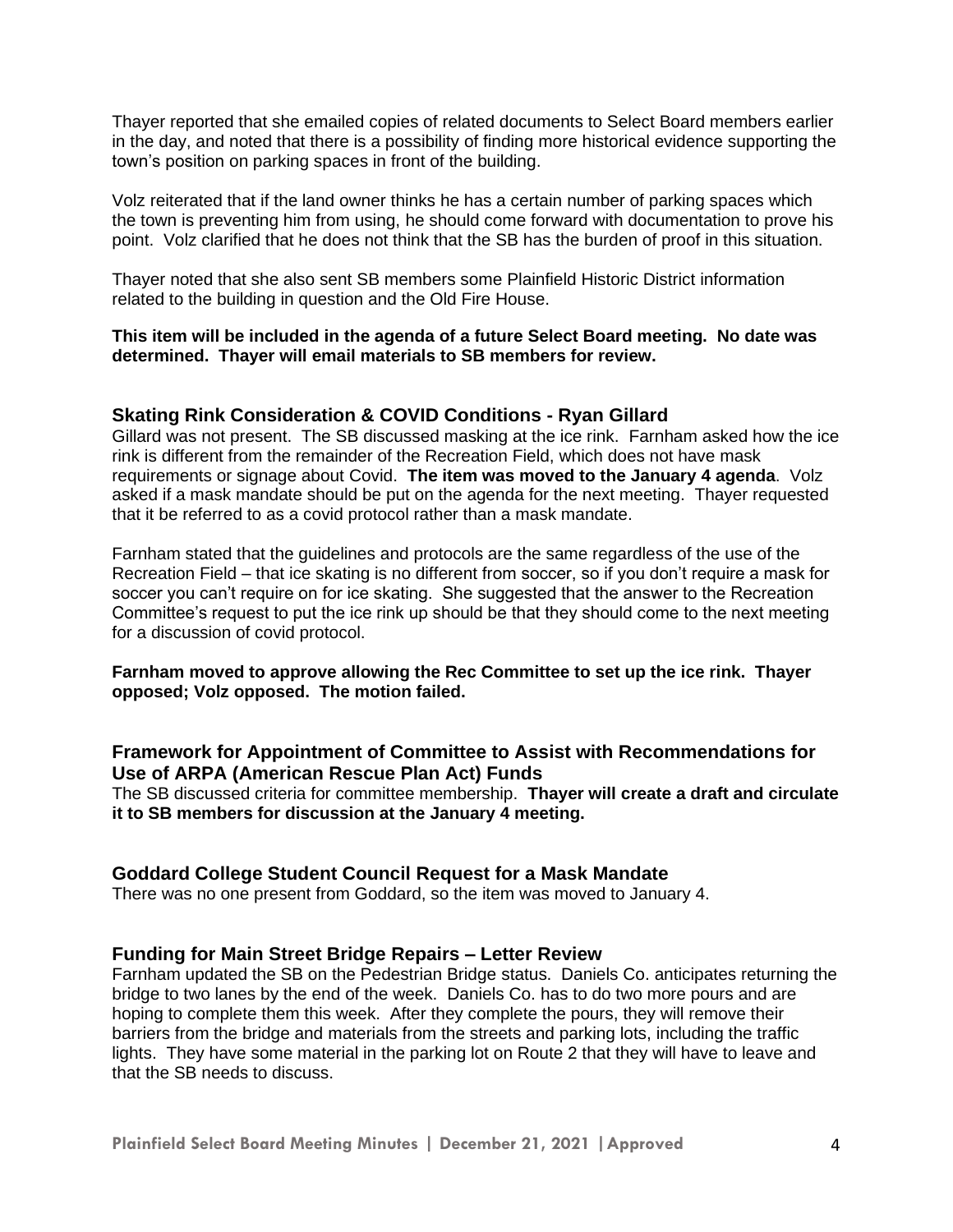Farnham reviewed a letter written by Alice Merrill, which she shared with SB via email. The letter was drafted to inquire about available funding for the repair of the Main Street bridge. Farnham reviewed the content of the estimate:

#### Bridge Surface Repairs

- \$225,000 if bridge remains open for one-way traffic during repairs estimated 2-3 month duration
	- **– OR –**
- **•** \$175,000 if bridge is closed to traffic during repairs estimated 1  $\frac{1}{2}$  month duration

Underside of Bridge Repairs

**•** \$175,000 for replacement of the underside of the bridge – estimated 1  $\frac{1}{2}$  month duration (concurrent with above)

Total \$400,000 or \$350,000.

There was discussion about the use of federal infrastructure funding for this bridge repair. The purpose of the letter from Merrill is to find out about available funding. Farnham asked if the repair could be coordinated with the Route 2 intersection project.

There was discussion about state bridge inspections and whether the bridge inspectors would or should have noticed the issues with this bridge. Thayer reported being troubled by the lack of information about the state of the bridge prior to the Pedestrian Bridge Project. State inspections indicated that the bridge was in fine shape.

Farnham suggested that the above questions go to Mike Nolan.

Thayer stated that if, when the project was initiated, we had been told that the bridge was in poor condition and if the issues with the membrane had been detected we would have chosen to build a new bridge, rather than a sidewalk on the existing bridge.

Farnham said that SB members can review all bridge reports at the town garage. The Daniels Co. had to set up staging for the Pedestrian Bridge job, which is what allowed them to find the problem with the membrane. She said that it is not clear that bridge inspectors were ever able to get underneath the bridge enough during inspections to detect the failure of the membrane.

Blaisdell noted that Merrill's letter says that the membrane was installed in 2006.

[Parts of this discussion were inaudible due to technological issues.]

Volz suggested gathering information.

Blaisdell requested a copy of the letter from Alice Merrill.

Thayer requested a review of Merrill's letter with some editing before it is sent.

Thayer suggested that 2022 budget need to include this amount in the Highway Department, and that there is a need for rapid information.